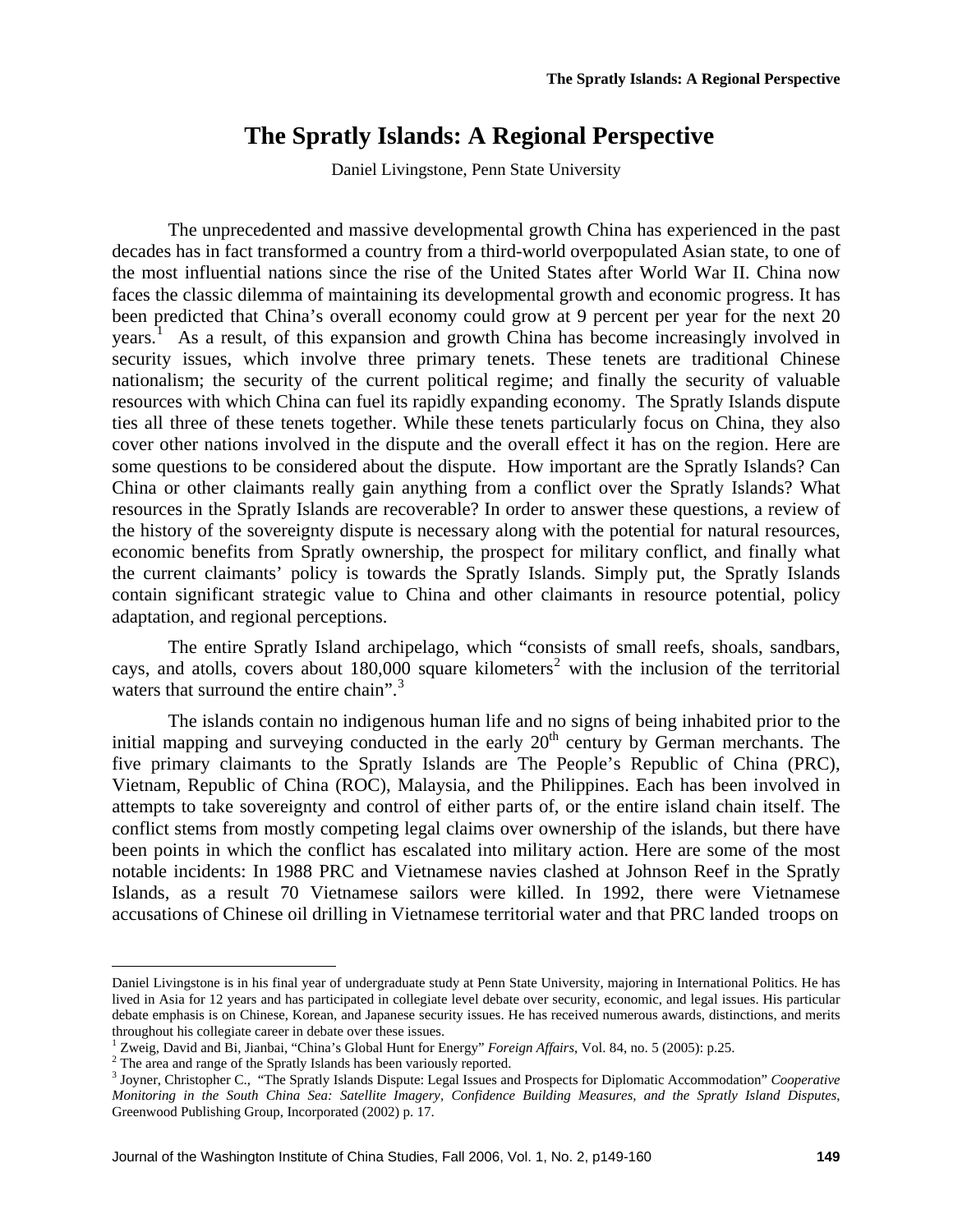

 **Figure 1: Map of the Spratly Islands[4](#page-1-0)**

DeLuca Reef in the Spratly Islands. PRC responded to these accusations by seizing 20 Vietnamese vessels; it is unknown if these vessels were returned to the Vietnamese or were still held. In 1995, PRC took control of Mischief Island from the Philippines; in response, the Philippine military ousted the Chinese and burned Chinese territorial markers. In 1996, PRC ships engaged in a naval battle with a Philippine gunboat near Campones Island. In 1998, Chinese fishermen were arrested and removed from Scarborough Shoal; meanwhile Vietnamese soldiers fired on Philippine fishermen off Pigeon Reef.<sup>[5](#page-1-1)</sup> Eventually conflict will not remain solely within the Spratlys and such engagements could develop other security problems in Asia. The first issue in figuring out the importance of the Spratlys is in the legal side of the dispute.

### *Legal Considerations*

The legal basis for claming the Spratly Islands from China's perspective comes from early discovery and exploration during the  $\overline{Q}$ ing dynasty<sup>[6](#page-1-2)</sup>. However, discovery is not enough

<span id="page-1-1"></span>

<span id="page-1-0"></span><sup>4</sup> Lincoln Bloomfield & Allen Moulton, *Cascon Case SPI: Spratly Islands 1974* 

http://web.mit.edu/cascon/maps/Paracel\_Spratly\_88.jpg<br><sup>5</sup> GlobalSecuirty.org, *Military Clashes in the South China Sea*, http://www.globalsecurity.org/military/world/war/spratlyclash.htm.

<span id="page-1-2"></span><sup>6</sup> Qing Dynasty (1644-1911)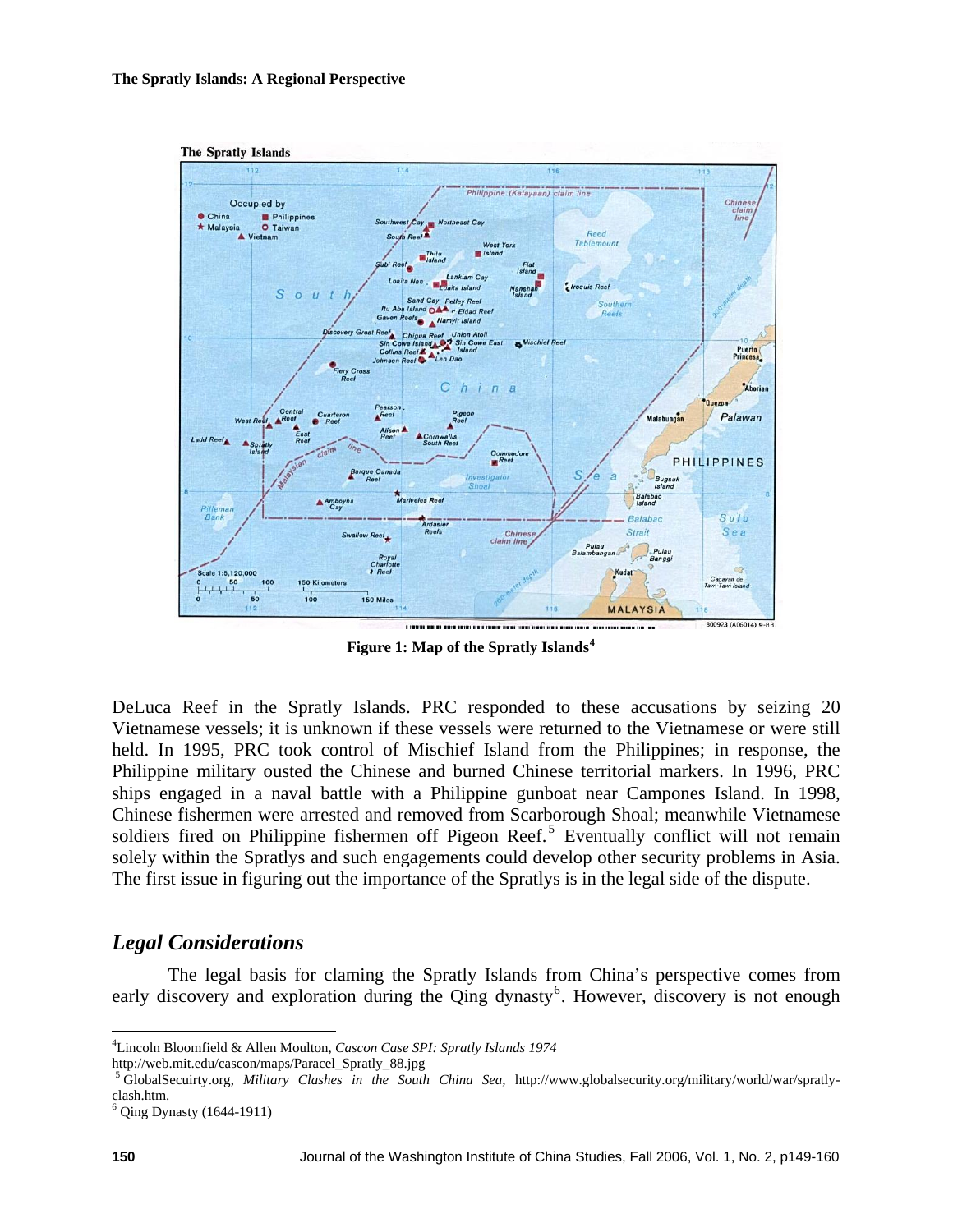according to international law to claim sovereignty over a territory. There has to be evidence of permanent settlement and historical commitment, which is mandated by the international community to claim a territory. Since there was no permanent land settlement any historical land based claim is nonexistent in China's (and any other claimant's) case.<sup>[7](#page-2-0)</sup> In 1992, PRC passed a sea and zone act to enforce its legal claim to the Spratlys. Article Two of the act specifically shows the Spratlys as included in the sea zone legislation. This legislation is also backed by the facilities and personnel PRC has constructed and maintained within the archipelago since the late 19[8](#page-2-1)0's. <sup>8</sup> PRC at present occupies seven islands.<sup>[9](#page-2-2)</sup> The ROC claim extends from having the first occupied island in  $1956^{10}$  $1956^{10}$  $1956^{10}$ , and has maintained peaceful uncontested control over the island of Itu Aba for decades. Such a history of peaceful control by ROC has been crucial for its sovereignty claims. $^{11}$  $^{11}$  $^{11}$ 

The Vietnamese claim extends from the Nguyen dynasty<sup>[12](#page-2-5)</sup> and supporting evidence (i.e. maps) to the historical claim. Vietnam also includes its claim as part of its secession from France and the subsequent French claim to the Spratlys in 1933. Since the end of World War II when Japan returned the Spratlys to the French, this claim was never processed in the international community. It carries little substantial weight. To other claimants the Spratlys are part of the doctrine of *terra nullius[13](#page-2-6)*. Presently the Vietnamese have taken twelve islands and have about 600 troops stationed on the Islands.<sup>[14](#page-2-7)</sup> The Philippines justifies its claim over the Spratlys from its discovery by Thomas Cloma in 1947. The islands were annexed by the Philippine government in 1978 and were administered under the Philippines since the islands are within the Exclusive-Economic Zone (EEZ) of the Philippines.<sup>[15](#page-2-8)</sup> The EEZ is a zone that is internationally recognized for a nation to exercise economic and environmental control. The Malaysian claims are not supported by any historical evidence, but use the United Nations Convention on the Law of the Sea (UNCLOS) to assert its claim based on the continental shelf doctrine interpreted by UNCLOS.<sup>[16](#page-2-9)</sup> This doctrine is based on Article 76, which defines the limits of a coastal states continental shelf.<sup>[17](#page-2-10)</sup> With so many competing claims, the increased probability of military clashes as evidenced earlier become more frequent as countries move away from de jure sovereignty and

<span id="page-2-0"></span> $<sup>7</sup>$  Joyner, p.19.</sup>

<span id="page-2-1"></span><sup>8</sup> Ibid.

<sup>&</sup>lt;sup>9</sup> GlobalSecurity.org

<span id="page-2-3"></span><span id="page-2-2"></span><sup>&</sup>lt;sup>10</sup> The Republic of China (Taiwan) claimed Itu Aba in 1947; it was not until 1956 until they established a verifiable physical presence on the island.

 $11$  Joyner, p. 19.

<span id="page-2-6"></span><span id="page-2-5"></span><span id="page-2-4"></span><sup>&</sup>lt;sup>12</sup> The Nguyen dynasty (1803-1945) began nearly two centuries after the rise of the Chinese Qing dynasty.<br><sup>13</sup> *Terra Nullius* is Latin for "no man's land" and in political geography defines land that has lost all legal others.

<span id="page-2-7"></span><sup>14</sup> Joyner, p.19.

<span id="page-2-8"></span> $15$  Ibid.

<span id="page-2-9"></span><sup>16</sup> Ibid. p. 20.

<span id="page-2-10"></span><sup>&</sup>lt;sup>17</sup> United Nations Convention on the Law of the Sea Part VI Article 76. 4. (a) For the purposes of this Convention, the coastal State shall establish the outer edge of the continental margin wherever the margin extends beyond 200 nautical miles from the baselines from which the breadth of the territorial sea is measured, by either:(i) a line delineated in accordance with paragraph 7 by reference to the outermost fixed points at each of which the thickness of sedimentary rocks is at least 1 per cent of the shortest distance from such point to the foot of the continental slope; or(ii) a line delineated in accordance with paragraph 7 by reference to fixed points not more than 60 nautical miles from the foot of the continental slope.(b) In the absence of evidence to the contrary, the foot of the continental slope shall be determined as the point of maximum change in the gradient at its base.

The coastal State shall delineate the outer limits of its continental shelf, where that shelf extends beyond 200 nautical miles from the baselines from which the breadth of the territorial sea is measured, by straight lines not exceeding 60 nautical miles in length, connecting fixed points, defined by coordinates of latitude and longitude.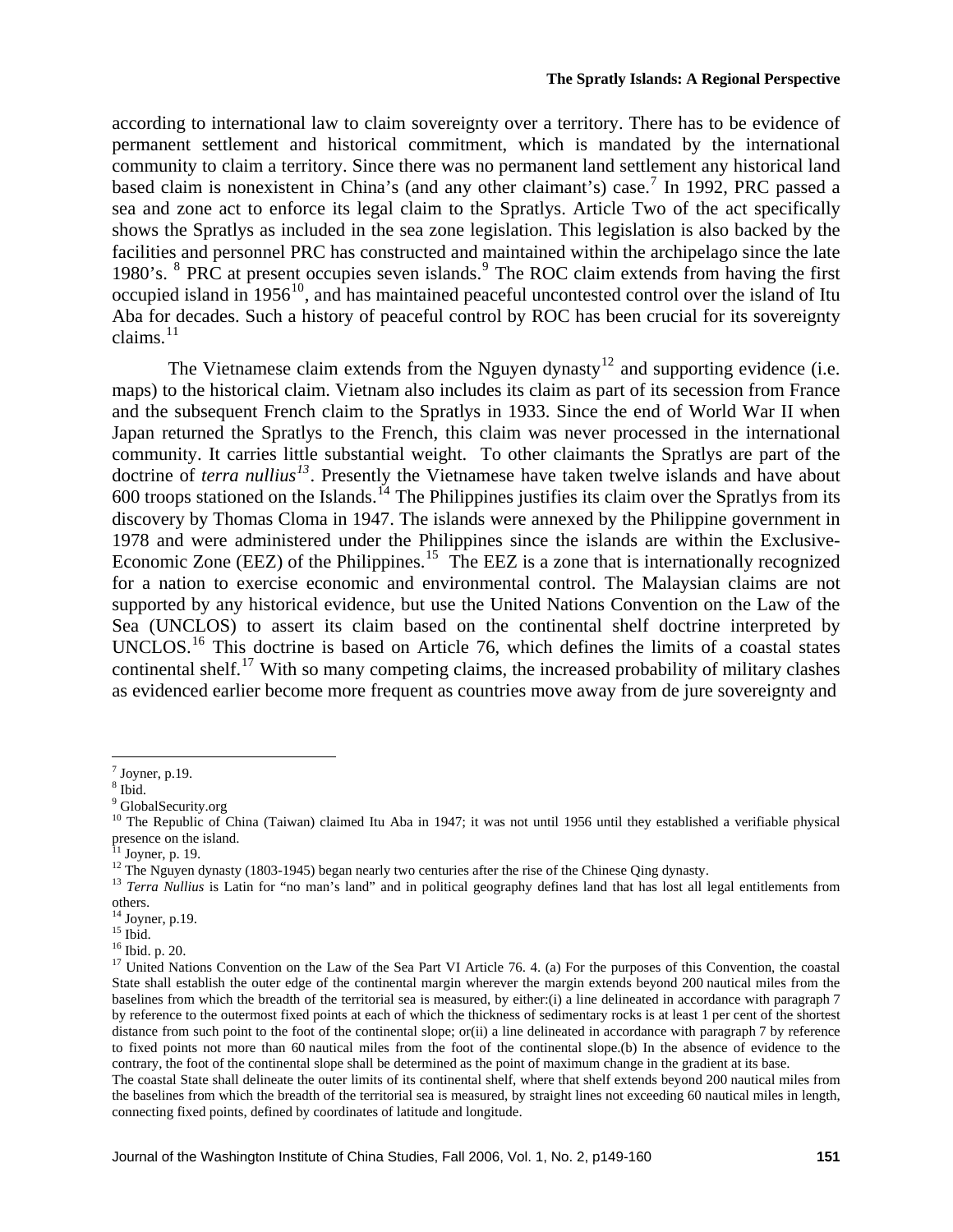closer towards de facto sovereignty.[18](#page-3-0) 

From the PRC perspective, *de facto* sovereignty lays the framework for *de jure* sovereignty. By exercising control over a territory or establishing a status quo baseline, the legality of control inches closer in favor for the PRC (i.e. ROC dispute status quo, Askai Chin dispute status quo, Tibet, etc.). Specifically for the Spratlys, any competition to Chinese claims to the islands is viewed as a test against the political authorities' legitimacy and the ability to govern effectively. Much like in the ROC scenario, Chinese nationalism defines and reflects its foreign policy, which is to preserve the national and cultural identity of PRC since the end of World War II. For PRC, it has become a game of strategic positioning and bargaining. By closing the door on multi-lateral discussion, China has effectively controlled the collective body of the Association of Southeast Asian Nations (ASEAN) while pressing bilateral discussions with the other claimants. The "divide and conquer" methodology the PRC has used attempts to insulate PRC from any international backlash and isolate each claimant while PRC adapts and moves freely in its own claim.<sup>[19](#page-3-1)</sup> The sovereignty dispute is still ongoing and with a larger military presence accumulating on the Spratly Islands sovereignty may not be awarded through legal means, it may be taken by military means.

Recent developments in the Spratly dispute have provided an interesting new look at administrative authority over the islands. The Philippine government has claimed that PRC has deployed a new marker buoy for navigation in the Spratly Islands.<sup>[20](#page-3-2)</sup> With the recent development in the World Court over the Celebes Sea Island dispute one somewhat similar to the situation with the Spratlys, it was decided by the Court that since Malaysia exercised continued oversight and administrative authority over the island that Malaysia legally has claim to it.<sup>[21](#page-3-3)</sup> Although the Spratly Island dispute is not before the any international body, the World Court still sets a tentative precedent to island disputes with this decision. The *de jure* sovereignty equation has changed, but does not overrule the fact that action in the Celebes Sea Island was taken prior to the awarding of sovereignty. PRC seems to have mimicked this situation with its buoy. By providing new and accurate navigational markers, PRC essentially is seen as committed to the entire Spratly Islands in all facets. If PRC can strengthen, its legal claim by this measure then they may be able to save expending considerable resources on the Spratlys; in essence "to win without fighting"<sup>[22](#page-3-4)</sup>. The potential for natural resources and oil add the next and deeper layer of the Spratly dispute.

# *Resource Potential*

It has been suggested by the claimants that the Spratly Islands contain a significant amount of natural gas and oil. The South China Sea in itself has an estimated reserve of 7.5 billion barrels of oil with production stable at around 1.3 million barrels-per-day (bpd) from current Filipino, Vietnamese and Malaysian sources<sup>[23](#page-3-5)</sup>, so the prospect of oil out of the Spratly Islands is not too farfetched. However, to this day there has been no oil reserves found within the

<span id="page-3-0"></span> $\overline{a}$ <sup>18</sup> *De jure* sovereignty literally means "by right of or by law" whereas *de facto* sovereignty its "exercise of control without legal establishment"

 $19$  Joyner, p.22.

<span id="page-3-2"></span><span id="page-3-1"></span><sup>&</sup>lt;sup>20</sup> "Disputed isles". *Far Eastern Economic Review*, Vol. 166, Issue 7. (Feb. 20, 2003) p. 6<br><sup>21</sup> Ibid.<br><sup>22</sup> Sun Tzu, *The Art of War* trans. Roger T. Ames (Ballantine Books, 2005)

<span id="page-3-3"></span>

<span id="page-3-4"></span>

<span id="page-3-5"></span><sup>&</sup>lt;sup>23</sup> GlobalSecurity.org, *South China Sea Oil and Natural Gas* http://www.globalsecurity.org/military/world/war/spratly-oil.htm.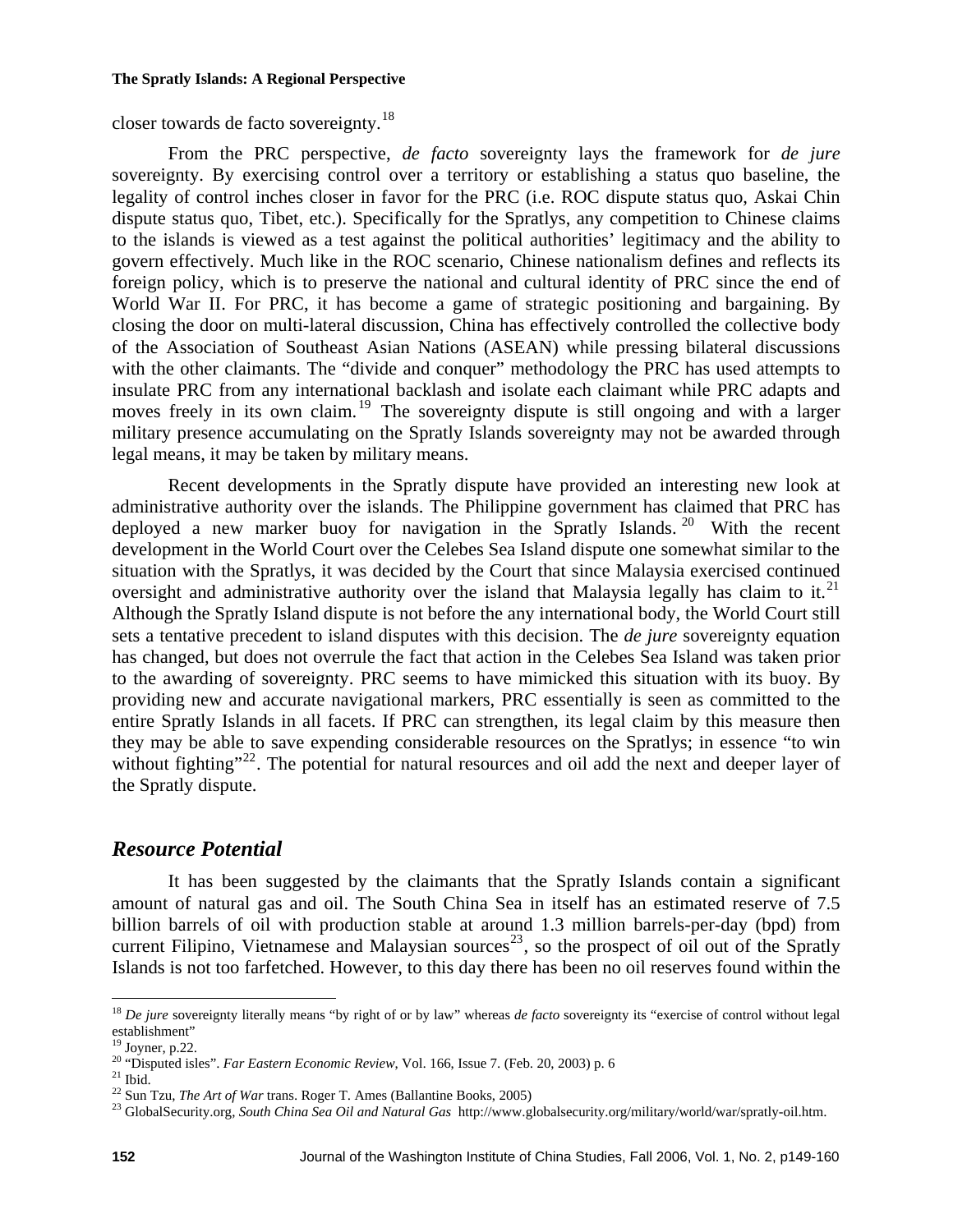Spratly Islands. In fact since the islands are prone to military clashes and disputes there have not been any drilling expeditions to date to find measurable quantities of oil and natural gas. However recently a seismic survey of the Spratly Islands in partnership between the national oil companies of Vietnam, PRC and the Philippines was completed in March 2006 to determine the natural resources in the Spratlys yielded "good data". $^{24}$  $^{24}$  $^{24}$ 

 The PRC stated estimate of oil potential in the Spratly Islands is around 105 billion barrels and 213 billion barrels in the entire South China Sea.<sup>[25](#page-4-1)</sup> This boisterous estimate could simply be Chinese overconfidence, but serves to strengthen at least in the PRC's view a stronger reason to control the Spratlys. As a rule of thumb with expeditionary oil drilling, the recovery of potential resources is about 10 percent, which places production levels at about 1.9 million bpd. The United States Geological Survey (USGS) does not agree with the PRC estimate and estimates that only 28 billion barrels of total reserves, proven and unproven, are in the South China Sea.<sup>[26](#page-4-2)</sup> The Spratlys accordingly by the same USGS estimate may only contain 1 to 2 billion barrels and thus have peak production between 180,000 to 370,000 bpd, which is equivalent to current Asian oil production values.<sup>[27](#page-4-3)</sup>

Natural gas resources look much more promising in the Spratly Islands than oil resources. The estimates range from 24 trillion cubic feet (Tcf) to 2,000-Tcf of natural gas resources within the Spratly Islands. If the same rule of thumb were applied to the natural gas as in the oil equation, it implies that the Chinese estimate of 900 Tcf of natural gas would yield 1.8 Tcf per year.<sup>[28](#page-4-4)</sup> While these are only estimates it still shows why the Spratly Islands could be so valuable to its claimants, most especially PRC. With Asia, nearly completely dependant on foreign oil, discovery of proven reserves will at least temporarily relieve Asian dependency. In 2000, 70 percent of the oil-imported came into Asia from the Middle East and that is expected to climb to 95 percent in 2010.<sup>[29](#page-4-5)</sup> The Asian market may be unable to function without near complete dependency on foreign oil, which would create further instability in the region. PRC accounted for 31 percent of global oil demand in  $2004$ .<sup>[30](#page-4-6)</sup> PRC has now taken the offensive in capturing favorable deals with oil exporting nations. The recent agreement between PRC and Iran over the development of an oil field and pipeline in Iran has ensured that PRC has a steady partner in the oil business.

PRC has also improved relations with African nations to secure its oil interests as well. Even with the turmoil in Khartoum, PRC obtains about 5 percent of its total oil from Sudan.<sup>[31](#page-4-7)</sup> PRC knows that if it has control over the Spratly Islands it could potentially lessen the exterior costs of shipping its oil, production costs, and importing from foreign sources. However, even at the most conservative estimate and recovery equation the Spratly Islands put PRC at a loss as far

<u>.</u>

<span id="page-4-0"></span><sup>&</sup>lt;sup>24</sup> "The initial phase of a pioneering three-nation joint survey for oil and gas potential in the much disputed Spratly Islands has been completed"…data processing in Hanoi would take until February 2006 and then taken to Manila for interpretation taking another four months. "We would have the results by the middle of 2006". Maalac, Eduardo. "Spratly Islands are surveyed." *International Gas Report,* Issue 537, McGraw Hill Publications Company New York ( Dec 2005), p.23

**<sup>\*</sup>**As of July 2006, the results have not been released to the public. It is unknown whether or not the results have been determined;

<span id="page-4-1"></span><sup>&</sup>lt;sup>25</sup> The South China Seas extends from the Strait of Malacca to the Northern Edge of the Strait of Taiwan.<br><sup>26</sup> The actual contents and details of the estimate are classified.

<span id="page-4-2"></span>

<sup>27</sup> GlobalSecurity.org

<span id="page-4-4"></span><span id="page-4-3"></span> $^{\rm 28}$  Ibid.

<span id="page-4-5"></span><sup>&</sup>lt;sup>29</sup> Calder, Kent E., "Asia's Empty Tank", *Foreign Affairs* Vol. 75, no.2 (1996) p.60. <sup>30</sup> Zweig, p.25.

<span id="page-4-7"></span><span id="page-4-6"></span><sup>31</sup> Ibid, p.32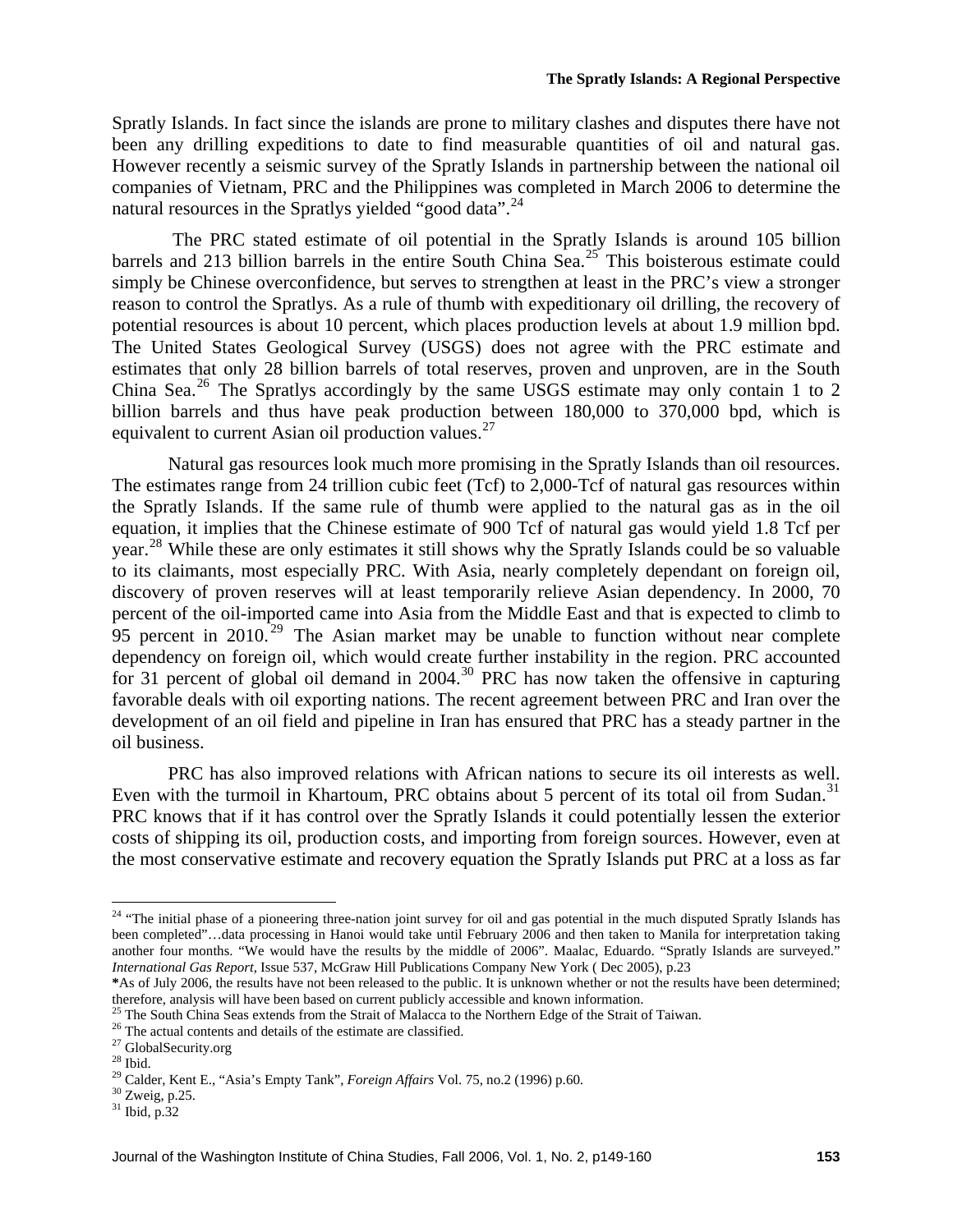as what was expended to achieve the resources as opposed to the actual value of the resource achieved. PRC does not want to operate at a loss when it comes to the flow of natural resources, this may be the reason why the PRC is so optimistic about the potential resources contained within the Spratly Islands. The principle behind this is, although it would be very expensive to harvest and utilize potential Spratly oil, it gives PRC "breathing room" in the oil market and extends upon the historical nationalism that "China is for Chinese" and is not dependant on other nations as far as its development and growth.

PRC however is dependant upon shipping of foreign oil from PRC oil partners to mainland China. PRC has no land pipeline so it is very expensive in relation to say a pipeline, which is cheaper than moving the oil by ship.<sup>[32](#page-5-0)</sup> PRC does possess a land-based deposit of oil; however, spending crucial domestic capital on such a development runs the risk of failure. In a payoff matrix scenario, PRC can choose the short-term and intermediate gains, but to the burgeoning need for energy rather then invest in a long-term and possibly cheaper outcome. The importance of the Spratly Islands as a shipping lane as well adds another layer to the dispute. Nearly all of the Asian oil supply will originate from Africa and the Middle East, which will pass thru the Strait of Malacca into the South China Sea. It has now become one of the world's most heavily used shipping lanes and annually accounts for over half of the global merchant fleet in tonnage passing through it.<sup>[33](#page-5-1)</sup> The strait is not just important regionally but globally, with half of the global merchant fleet traveling through the South China Sea. Conflict that disrupts the shipping lanes is unacceptable to any party within and outside the Spratly Island dispute.

However, the greatest threat to the shipping lanes in the South China Sea is not from the military conflicts between the claimant nations, but local pirates. In the last decade, the South China Sea has had over half the world's piracy cases originated from the area, which threatened oil interests worldwide. [34](#page-5-2) More recently, pirate attacks have focused on the small fishing populations that were transplanted to the Spratly Islands by the claimants. In the most recent development four Chinese fisherman were killed and as a result cooperation between Vietnam, China and the Philippines to protect the Spratlys and common interests from pirating and smuggling.<sup>[35](#page-5-3)</sup> Combined with earlier initiatives against piracy it seems that claimant parties have all found a middle ground to agree on in the Spratly Islands and South China Sea. It has been suggested that if a conflict were to escalate and the shipping lanes in the South China Sea were threatened, it would lead to a "virtual closure"[36](#page-5-4) of those shipping lanes and force longer and alternative routes which sometimes could lead to be more dangerous. Just to re-route oil through another strait or passage, the tanker fleet would have to expand 20 percent to compensate. A disruption according to most experts would strangle the oil tanker market and create a spike in energy prices to reflect the increased tanker rates. A sustained conflict anywhere in the South China Sea would increase global energy prices ten-fold in order to compensate for the disruption of shipments (Figure 2).<sup>[37](#page-5-5)</sup> This tenfold increase is not as ridiculous as it sounds, by studying the number of oil shipments through the South China Sea, we see that 1,840 of the 2,258 oil tanker

<sup>32</sup> Ibid p.29-30

<span id="page-5-1"></span><span id="page-5-0"></span><sup>&</sup>lt;sup>33</sup> Kreil, Eric, "Energy Issues in the South China Sea Region", *Cooperative Monitoring in the South China Sea: Satellite Imagery*, *Confidence Building Measures, and the Spratly Island Disputes*, (2002) p. 35. 34 Ibid. p.43.

<span id="page-5-2"></span>

<span id="page-5-3"></span><sup>35 &</sup>quot;PR, China, Vietnam to secure Spratlys" *The Filipino Express*, Vol. 20, Issue 22, The Filipino Express Inc., Jersey City, NJ (2006), p.8.

<span id="page-5-4"></span><sup>&</sup>lt;sup>36</sup> In this context, the shipping lane is not physically closed off or blockaded, but the conflict prevents companies and nations from utilizing the shipping lane because of the risk involved from the conflict.

<span id="page-5-5"></span><sup>37</sup> Kreil, p. 45.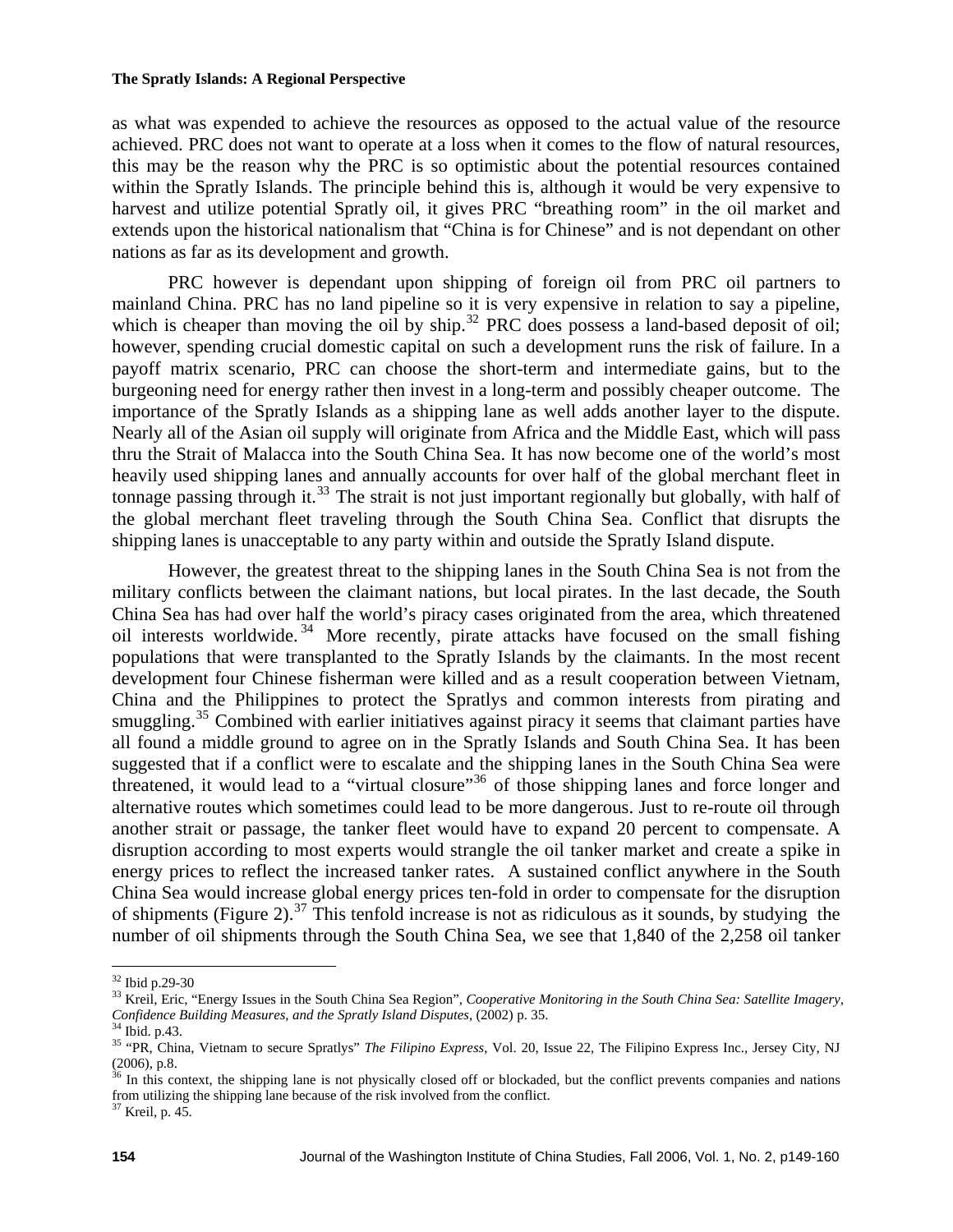voyages that enter through the Strait of Malacca pass through the Spratly Islands. That is 81% of South Pacific oil. If that were to be interrupted or terminated by a military clash in the Spratly's global energy would increase not just thru the interruption of resources but market factors that would force nation's economies to deal with the loss of oil.



**Figure 2: Map of Shipping Routes utilized in the South China Sea with Spratly Values [38](#page-6-0)**

Further gains economically can come about from the Spratlys in other areas besides resources, most notably the Exclusive Economic Zone.

# *Exclusive Economic Zone*

 $\overline{a}$ 

The Spratly Island's also contain the potential to extend the economic impact of one of the particular claimant nations. This economic "bonus" comes in the form of the Spratly Islands Exclusive Economic Zone (EEZ). According to UNCLOS, the EEZ is an "area beyond and adjacent to the territorial sea, subject to the specific legal regime established in this Part, under which the rights and jurisdiction of the coastal state and the rights and freedoms other states are governed by the relevant provisions of this Convention".[39](#page-6-1) The Spratlys lie dead in the middle of several claimants' continental shelves or EEZ's which serves to be another flashpoint in this dispute. To highlight why this is a source of increased tensions a focus must be brought to bear upon the incentives gained from an EEZ. In an EEZ, a coastal state has sovereign rights for exploring and exploiting, conserving and managing the natural resources, living or non-living and the waters of the superjacent<sup>[40](#page-6-2)</sup> to the seabed and subsoil and with regard to activities for the economic exploitation and explorations such as energy production; and also the state has

<span id="page-6-0"></span><sup>&</sup>lt;sup>38</sup> GlobalSecurity.org, *South China Sea Oil Shipping Lanes*. <http://www.globalsecurity.org/military/world/war/spratly-ship.htm> <sup>39</sup> United Nations Convention on the Law of the Sea Part V, Article 55.<br><sup>40</sup> Resting or lyi

<span id="page-6-1"></span>

<span id="page-6-2"></span>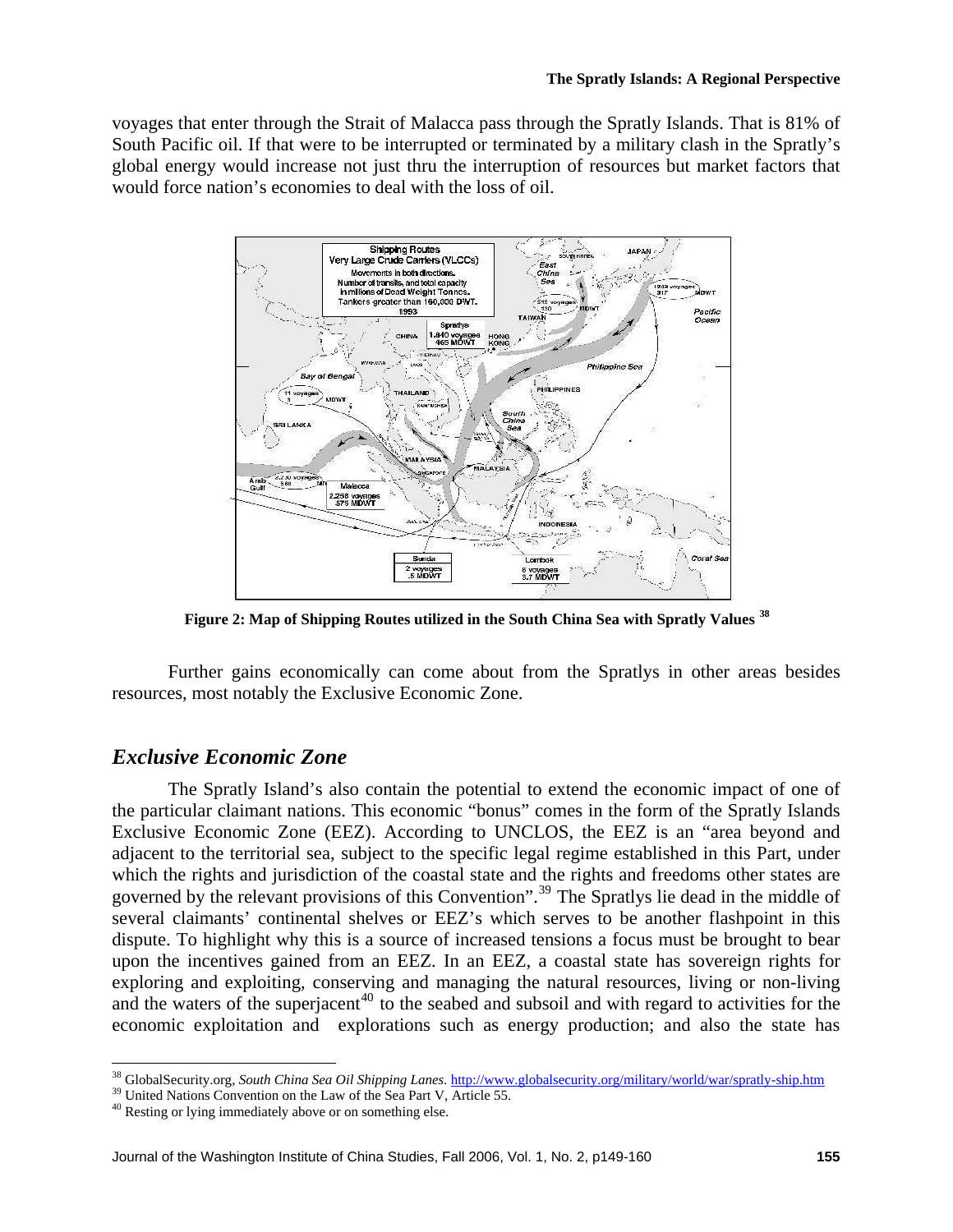jurisdiction to establish structures, conduct research and conserve the marine environment.<sup>[41](#page-7-0)</sup>

It is an interesting fact to note that PRC was not originally a party to the UNCLOS convention and subsequently their legal argument was substantially less prominent then it is at the present. The value of the EEZ is irrefutable; the mineral resource potential has already proven in the South China Sea with the discovery of cobalt, copper and manganese.<sup>[42](#page-7-1)</sup> Claimant nations are trying to stretch the interpretation and scope of UNCLOS in reference to the EEZ to aid in their claim to the Spratly Islands. The Malaysian claim is based on a continental shelf theory of formation of the island that was not directly addressed in UNCLOS; the Philippines EEZ extends to where Mischief Reef the island with the most Chinese build up is completely encompassed by it thus solidifying Filipino claims.<sup>[43](#page-7-2)</sup>

 The EEZ facet of the dispute is one of the hardest to solve let alone attempt to negotiate. Each of the claimants has exercised a right granted in articles 56 and 57 of UNCLOS whether by erecting artificial structures, conducting exploration, or conducting research. If states have already taken the prerogative to exercise their sovereign rights to a legal claim (disputed or not), the argument over the EEZ becomes almost a non-issue. Since the international community cannot determine the exact nature of the legal claims any EEZ argument whether legitimate or not only serves to award equal rights and privileges to all and avoid "playing favorites" which could seriously jeopardize the security of the region.

Until the actual resource potential of the Spratly Islands is proven, most of the resource dispute argument retains its basis in opinion. While oil has been found within the South China Sea, it has so far been sporadic and difficult to harvest. Even if reserves were found, the cost of drilling and processing may at the current rise in energy prices, negate any benefit of natural resources the Spratlys may provide. It would seem at this point the claimants are adopting a wait and see approach and not being as aggressive for fear of disputing a delicate balance in the South China Sea and greater Asia. However much the risk that may be involved, a military conflict can still become unavoidable especially if its found that the Spratly Islands are in fact as lucrative as estimated to be.

# *Military Scenarios*

To determine the feasibility of a military conflict in the Spratlys an examination of the security issues in the area and the growing military presence of nations coupled with the need for expansion proves to create an imminent probability of military conflict. According to David Wiencek and John Baker, the main "triggers" to a military confrontation over the Spratlys are as follows: Creeping Occupation, Exploration/Exploitation Activity, Aggressive Patrolling, and Armed displacement.<sup>[44](#page-7-3)</sup> Many other potential triggers could have the power to spark an armed conflict however; these four triggers are polices and actions adopted by the claimants and at

 $\overline{a}$ <sup>41</sup> Ibid, Article 56

<span id="page-7-1"></span><span id="page-7-0"></span><sup>42</sup> Katchen, Martin H., "The Spratly Islands and the Law of the Sea: "Dangerous Ground" for Asian Peace", *Asian Survey* Vol. 17, No. 12 (Dec 1977), p.1177.

<span id="page-7-2"></span><sup>43</sup> Joyner, p. 20-21.

<span id="page-7-3"></span><sup>44</sup> Wiencek, David G. & John C. Baker, "Security Risks of a South China Sea Conflict", *Cooperative Monitoring in the South China Sea: Satellite Imagery, Confidence Building Measures, and the Spratly Island Disputes*, Greenwood Publishing Group, Incorporated (2002) p. 51.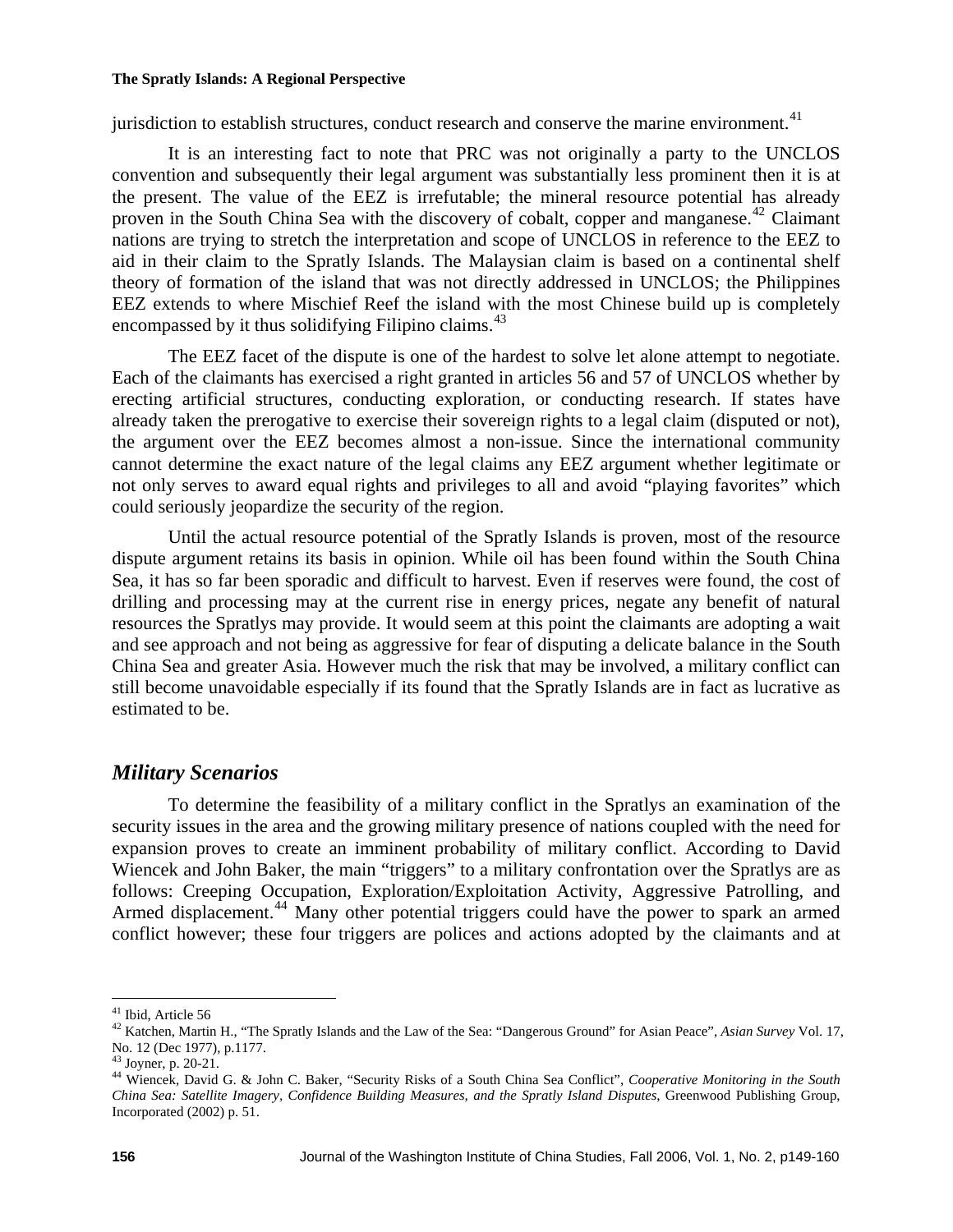present remain the continuing standard operating procedure within the Spratly Islands. An indepth look at these primary triggers will show whether conflict is probable.

The "Creeping Occupation" is the effective and permanent occupation of the islands and reefs within the Spratlys, to bolster sovereignty claims. The snatch and grab doctrine would definitely convince a claimant that its position is threatened and armed response is the only choice.<sup>[45](#page-8-0)</sup> The "Exploration/Exploitation Activity" is the unilateral engagement in exploring the islands and hunting for natural resources. The oil interest in the Spratlys is so large that this type of individual action could warrant a military response. "Aggressive Patrolling" is predominately used by PRC and Vietnam to harass and detain other claimants fishing boats and civilian vessels. Such detainment and violation of innocent passage rights without concrete legal authority is the easiest way to provoke a military response.<sup>[46](#page-8-1)</sup> Finally, with the increased armed presence by the claimants in the Spratlys the area inches closer to a direct confrontation. When troops from various nations are in close proximity to each other, miscommunication or seemingly innocent events and actions could be misinterpreted paving the way for armed displacement of those involved.

Before the security aspects and views of the claimants are delved into, it is pertinent to note the PRC's increasing militarization of disputes, most notably to have a military that is capable of enforcing its claims, but also forcefully asserting them. PRC wishes to form a blue-water navy<sup>[47](#page-8-2)</sup> in the hope of extending its power base. PRC's military budget has risen 75 percent since  $1988<sup>48</sup>$  $1988<sup>48</sup>$  $1988<sup>48</sup>$  which shows that the PRC is serious about a military option in a non-Taiwan related dispute. In fact, because of PRC militarization efforts, neighboring countries are beginning to also increase their military options. A conflict in the Spratlys could have the unintended effect of spilling over into other tense situations with neighboring nations and create a zero-sum arms race within Asia.[49](#page-8-4) Recent actions include a massive deal between PRC and Russia to have them purchase Russian carriers and submarines. Just recently PRC visited and watched the U.S. massive Pacific war-game codenamed "Valiant Shield", the visit helped PRC obtain a "better understanding of U.S. weapons, training, skills and exercise arrangements," said Zhang, a navy vice chief of staff and commandant of PRC's Naval Submarine Academy.<sup>[50](#page-8-5)</sup>

#### *The Chinese Variable*

What explains the growing trend in Chinese security policy in relation to the Spratly Islands? Each claimant has been actively engaged in the military aspect of security save for Malaysia who still has adopted a stance favoring negotiations. While Vietnam, ROC and the Philippines all are heavily involved in the past and current military incidents, all three share that claimant claims interfere with EEZ and territorial waters and coastal baselines. However, it is increasingly evident that the security situation in the South China Sea and more specifically in the Spratly Islands is being determined by PRC and their security maneuvers. PRC has been the

 $\overline{a}$  $45$  Ibid.

<span id="page-8-1"></span><span id="page-8-0"></span><sup>46</sup> Ibid.

<span id="page-8-2"></span> $47$  A blue-water navy is a navy capable of projecting its force well outside the territorial waters of its home nation. Notable examples of blue-water navies are the United States, United Kingdom, and France.

 $48$  Calder, p.60.

<span id="page-8-4"></span><span id="page-8-3"></span><sup>49</sup> Ibid, p.61.

<span id="page-8-5"></span><sup>50 &</sup>quot;China pleased after watching U.S. war games". *USA Today, June 22, 2006. http://www.usatoday.com/news/world/2006-06- 22-china-wargames\_x.htm?csp=34*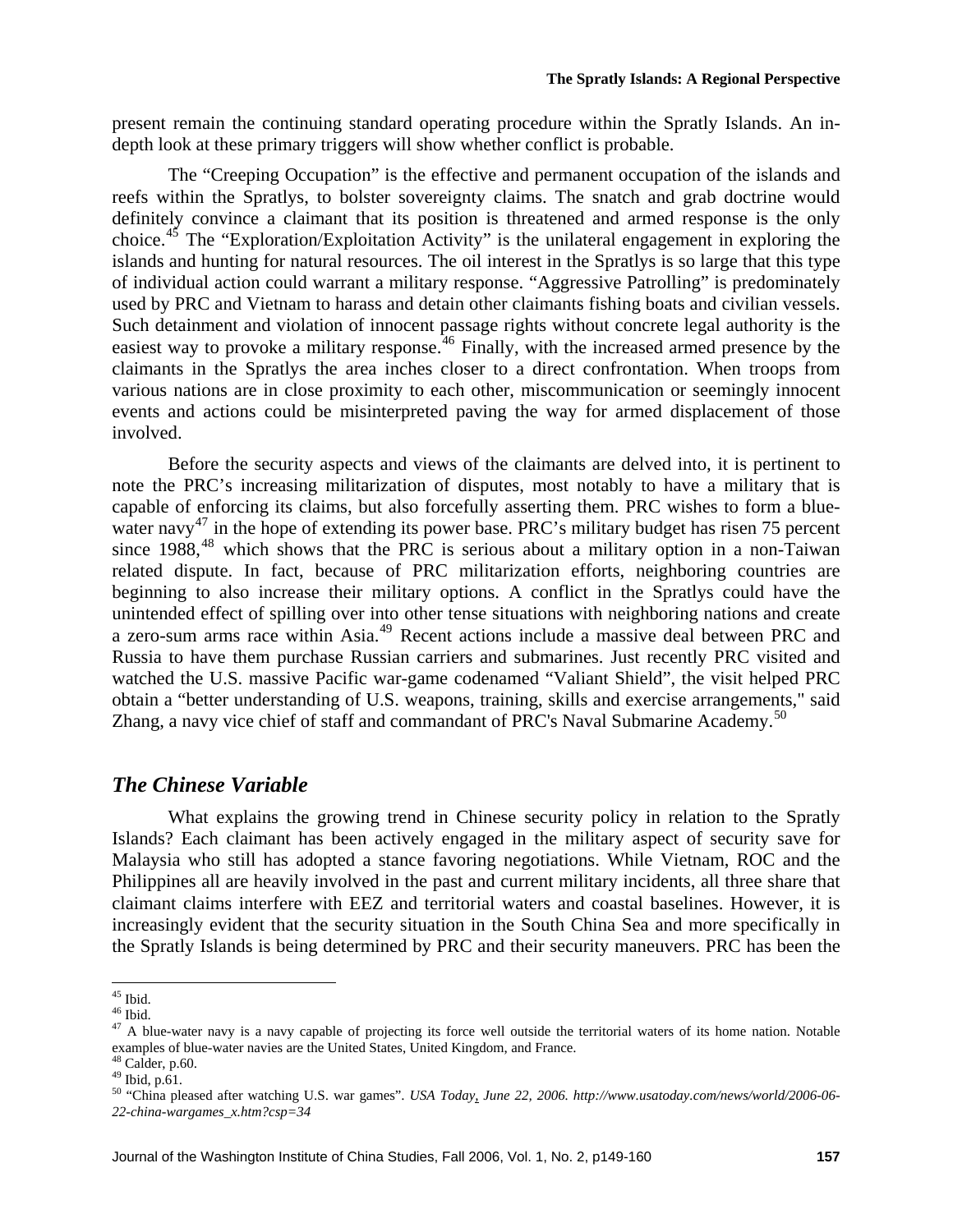most aggressive nation in militarizing the Spratlys, and has used a calculated set of island capture and show of force tactics to back up its legal assertion to the Spratly Islands.<sup>[51](#page-9-0)</sup> It is not to farfetched to say that PRC is trying to reassert its complete dominance over an area that it traditionally has held the center of power over for thousands of years. By turning Chinese nationalism into such an element in support of the PRC political regime, it has tied national policy and thought directly to its military posturing in Asia.

That behavior has shown systemic patterns since the 1980s; which includes using force over diplomatic means to solve all sovereignty issues, capturing of all valuable assets (tangible and intangible  $52$ ), filling the vacuum left by the absence of Cold War superpowers, and establishing a sphere of influence.<sup>[53](#page-9-2)</sup> Although the PRC has vehemently denied these claims of military behavior, it is interesting to note that with growing domestic issues and the need for the Communist government to battle legitimacy questions that PRC adopted such a stance. The true test of government is in the defense of its citizens, by expanding the military it quiets any dissent against the government and gains all claimants valuable advantages and regional leverage. Essentially China is the center of the entire security paradigm. All claimants have to deal with China's massive economic power, growing military and increasingly hegemonic stance, while balancing the risks of disrupting oil shipments and the cost of conflict. The claimant countries have the ability to alter the flow and proceedings that occur in the Spratly Islands, but ultimately PRC has set the clear example over level of involvement in the Spratly dispute.

Since PRC has assumed the most critical and difficult role to understand and negotiate with regarding to the Spratly Islands, a look into PRC Spratly policy may shed light on why the Spratly Island's have PRC up in arms. PRC by no means wants the Spratly Islands to become another Taiwan issue for the international community to galvanize around and pressure PRC into changing positions. That alone explains an aggressive posture not to mention that its history in recovering its former status as a major international player after World War II was abysmal until the end of the Cold War. Those two examples are of PRC trying to forget past "failures" or "missed opportunities" by jumping and grabbing at any opportunity that presents itself. To further elaborate PRC sees it's assertive Spratly policy as long overdue, it is in response to protecting its territorial integrity, and until it has its sovereignty over the Spratly Islands recognized, PRC claims that it is the victim of regional countries' aggression and encroachment.<sup>[54](#page-9-3)</sup> As such, this policy was always not at the forefront of Chinese politicking. During the Cold War China actually remained unfettered by other countries involvement in the Spratlys. It was more concerned with the superpowers; it did however take special measures to stop Vietnamese encroachment, which culminated with the engagement in 1988.

Its policy since the end of the Cold War was largely in the hands of the heavily industrialized and income rich coastal provinces. It was seen that this was the future of China's economic growth into a global power<sup>[55](#page-9-4)</sup> and thus needs to be protected at all costs, which meant securing the Spratly Islands and the South China Sea. This has been relatively easy since with a

<sup>&</sup>lt;sup>51</sup> Wiencek, p.52

<span id="page-9-1"></span><span id="page-9-0"></span> $52$  Tangible goods are goods that can be measured and tied to a fixed value. (I.e. technology, resources, labor.) Intangible goods are goods that cannot be fixed to a value. (I.e. national defense, airspace, water rights, environment).

<span id="page-9-2"></span><sup>53</sup> Song, Yann-huei, "United States and Territorial Disputes in the South China Sea: A Study of Ocean Law and Politics", Maryland Series in Contemporary Asian Studies No. 1- 2002 (168), University of Maryland (2005.) p. 60.<br><sup>54</sup> Chen Jie, "China's Spratly Policy: With Special Reference to the Philippines and Malaysia", Asian Survey, Vol. 34,

<span id="page-9-3"></span>*<sup>(</sup>Oct 1994), p.* 893.<br><sup>55</sup> Ibid, p. 896.

<span id="page-9-4"></span>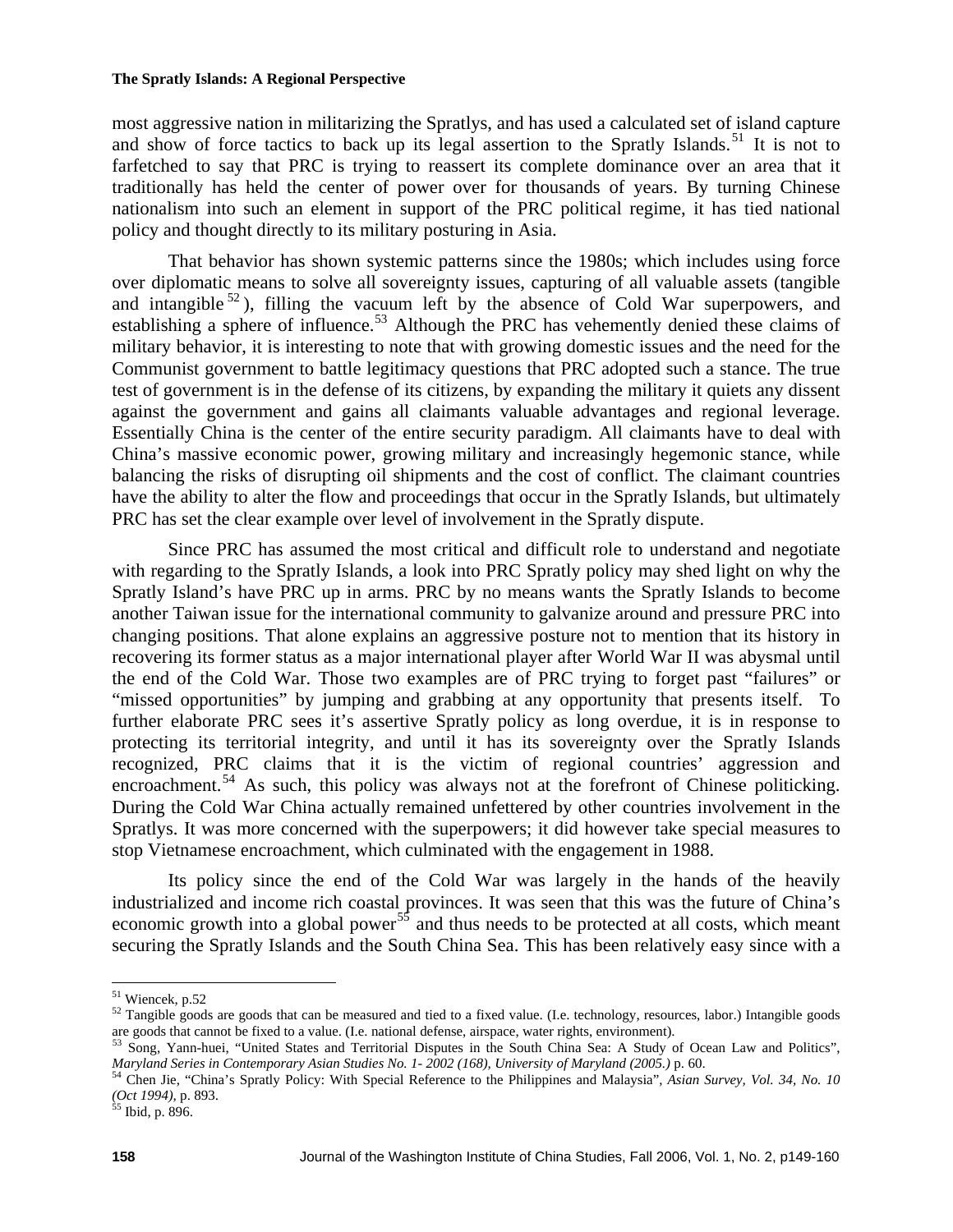larger and greater technologically capable military China has met little or no resistance from most of the claimants. If PRC can maintain the military technology  $\gamma$  fields then they should have no problem in gaining favorable situations in the Spratly Islands. PRC also understands the need to avoid multilateral engagement over the Spratly Islands. If they can prevent extra-territorial nations from getting involved and break up attempts to regionalize the issue through ASEAN, China then can prevent future regional structures such as ASEAN to function which intend to limit Chinese ambition and expansion especially those ambitions that are in competition with ASEAN and Vietnam.<sup>[57](#page-10-1)</sup> By supporting, a bi-lateral initiative PRC leaves the diplomatic prospect open, but shuts the door on any attempt to internationalize the issue. This is in response to the concern over U.S. involvement if it were to be internationalized. However aggressive the pose is militarily, PRC has one statistic that has worked against them. That is the ability to modernize during conflict. The late 1960s and early 1980s were periods of conflict in PRC. In addition, it has been speculated that PRC's modernization was setback at least a decade. Essentially PRC still is like all other nations, which need peace to progress towards developmental goals. The PRC already has the understanding that since the other claimants are stressing confidence building measures and transparency that they have conceded a psychological victory to PRC in possessing the comparative advantage in negotiations. [58](#page-10-2) This also bridges into limiting involvement by outsiders in ROC and water down other disputes as well, by consolidating issues and adopting a "please the hegemon" attitude. PRC is demonstrating its power to the entire international community.

Even with such an aggressive policy, the PRC has initiated and cooperated in expeditionary missions and exploration missions of the Spratly Islands with the other claimants. The PRC also cooperated in combating piracy in the Spratly Islands to ensure the safety of all vessels and clear un-interrupted shipping lanes. So while the PRC's hard-line policy stems from historical and perceived attitudes. China still finds common ground with others in issues that are non-sovereignty related. There still is a possibility for a decrease in military answers to the Spratly Islands, but with a Chinese rush to military modernization, it shows that PRC has a way to go before taking alternative measures to regional disputes and must still grow into its role in Southeast Asian Affairs.

### *Conclusion*

It is hard to determine where the Spratly Islands dispute will go in the future. With the sovereignty dispute in a complete deadlock there is no way to definitively award a sovereignty claim to the Spratly Islands while retaining impartiality. All claims have historical basis and literature supporting each particular claim. The natural resource potential could possibly ignite the conflict into a battle for energy resources as oil become a scarcer commodity in the global economy. The entire security paradigm of Asia could be altered by the hydrocarbon resources that may be contained within the Spratlys. With Asia's furthering dependence on foreign oil the resource table in the Spratlys could spark an all out free-for-all if the economically recoverable amount prove to offset the costs incurred.

<span id="page-10-0"></span><sup>&</sup>lt;sup>56</sup> The technological gap between China and other claimant navies is about 10 years. This does not account for nations, which have sold technology to other countries, as in the case of ROC. Technologically ROC possesses the advantage in Air power and missile defense. (I.e. Taiwanese (ROC) F-16 fighter plane compared to Chinese Su-25/27).

<span id="page-10-1"></span><sup>57</sup> Jie, p. 897.

<span id="page-10-2"></span><sup>58</sup> Ibid, p. 900-902.